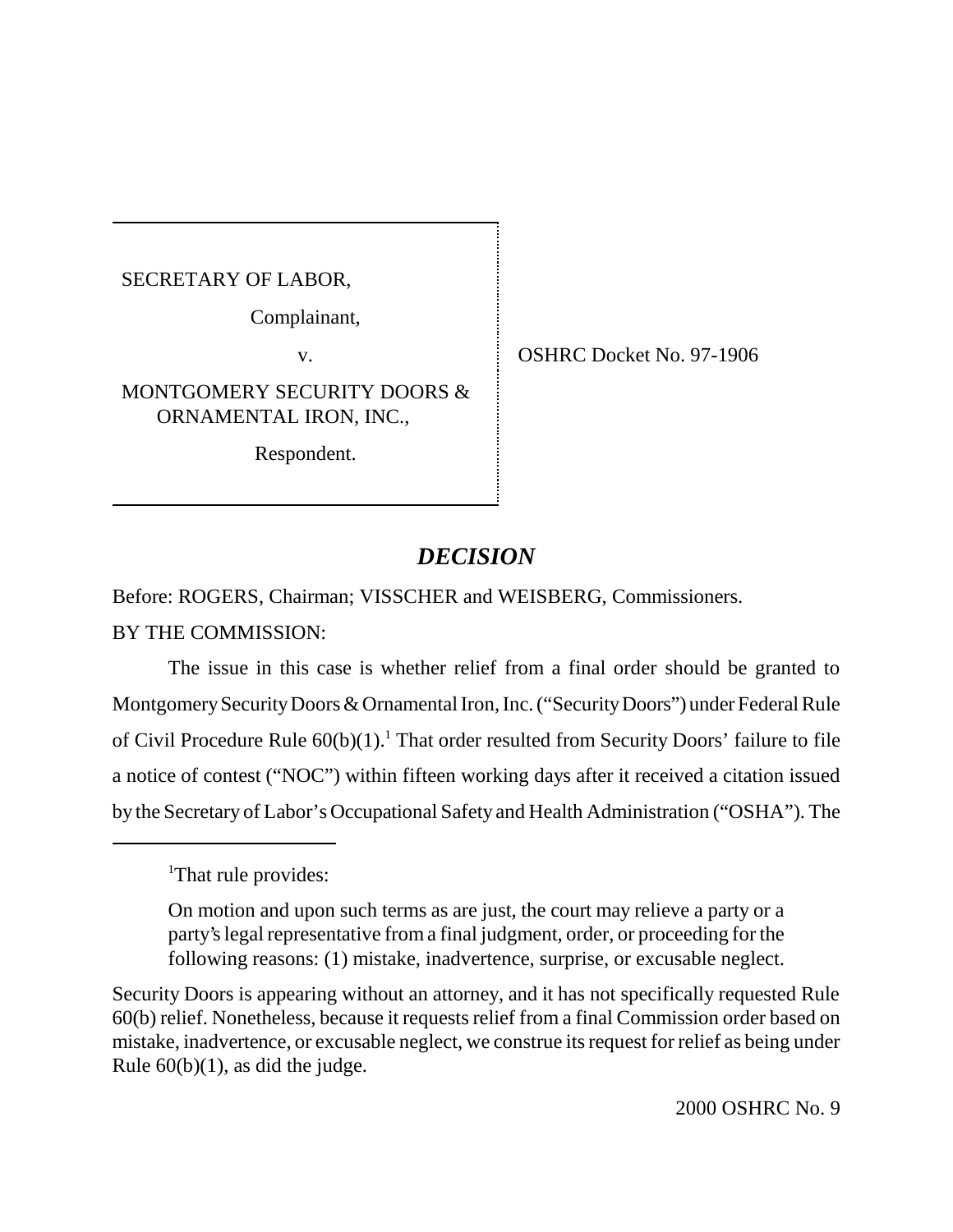citation and proposed penalty are deemed a final order of the Commission if the employer fails to notify the Secretary within that period that it intends to contest them. Section 10(a) of the Occupational Safety and Health Act ("the Act"), 29 U.S.C. § 659(a).<sup>2</sup> For the reasons that follow, we affirm the judge and conclude that relief is not warranted.

## I. BACKGROUND

Security Doors' Vice President, Robert Darran Wood ("Wood Jr."), received the citation and proposed penalties on September 26, 1997, at Security Doors' workplace in Montgomery, Alabama. At the same time, he received the OSHA 3000 Publication ("Employer Rights and Responsibilities Following an OSHA Inspection") which, like the citation, includes full information about the NOC deadline and its importance. The citation alleged five serious violations of standards under the Occupational Safety and Health Act ("the Act"), 29 U.S.C. §§ 651-678, and it proposed penalties totaling \$5150.

After discussions with OSHA's Assistant Area Director, Security Doors received OSHA's letter dated October 14, 1997, which enclosed a proposed tentative settlement

(Emphasis added.)

 $2$ Section 10(a) states:

If, after an inspection or investigation, the Secretary issues a citation under section 9(a) of this Act, he shall, within a reasonable time after the termination of such inspection or investigation, *notify the employer by certified mail* of the penalty, if any, proposed to be assessed under section 17 of this Act and that the employer has fifteen working days within which to notify the Secretary that he wishes to contest the citation or proposed assessment of penalty. *If, within fifteen working days from the receipt* of the notice issued by the Secretary *the employer fails to notify the Secretary* that he intends to contest the citation or proposed assessment of penalty, and no notice is filed by any employee or representative of employees under subsection (c) of this section within such time, *the citation and the assessment, as proposed, shall be deemed a final order of the Commission and not subject to review by any court or agency*.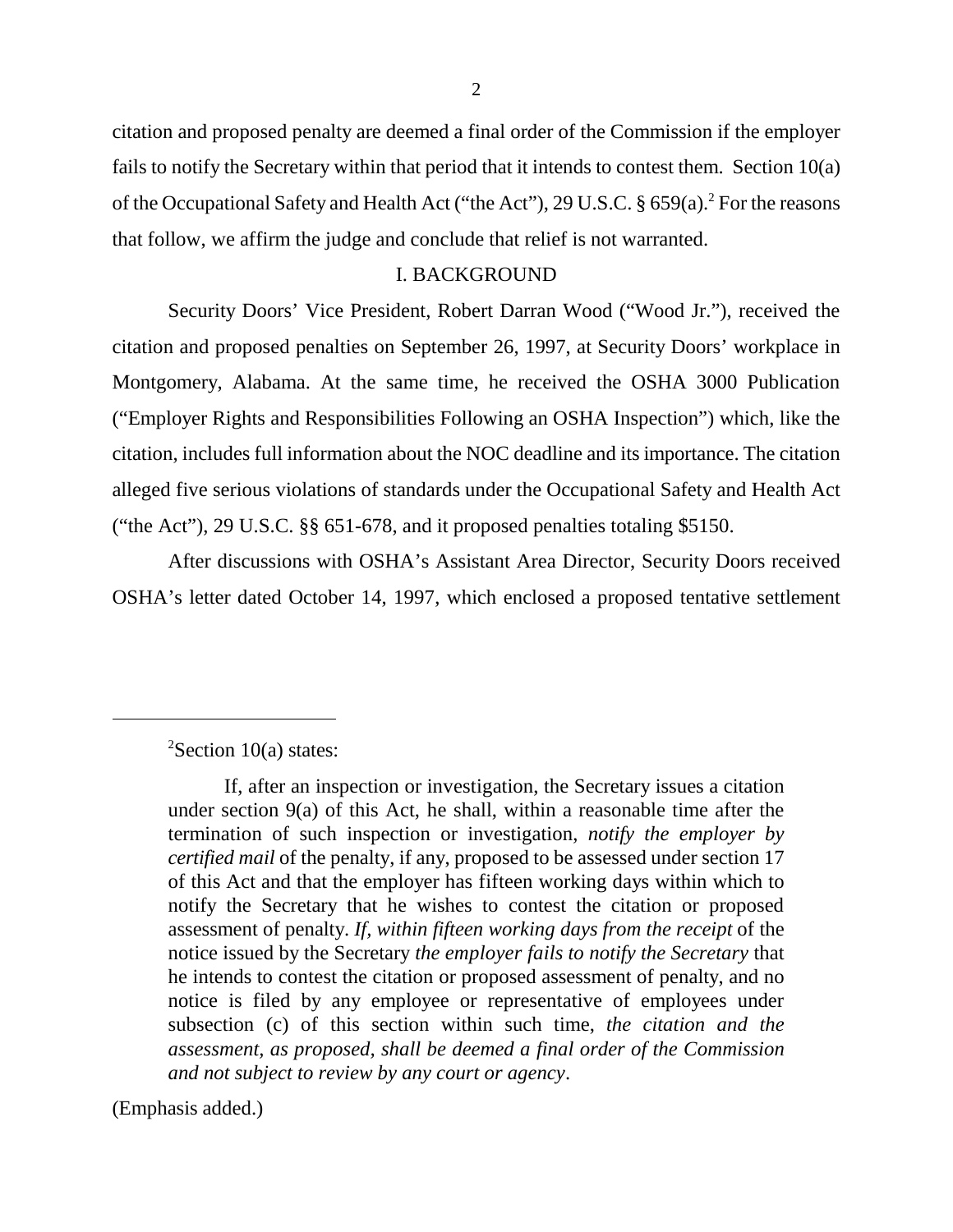agreement.3 OSHA's letter stated: "**The agreement must be signed on or before 10/20/97,** which is the last day of the 15 working day contest period, provided for by the Occupational Safety and Health Act." The letter also stated that should Security Doors "decide not to sign the proposed settlement agreement, the citations, penalties and abatement dates as previously issued will become a final and unappealable order unless you file, before the date of the final order, a written notice of your intent to contest . . . ." Nevertheless, Security Doors did not file (mail) its NOC until October 29 (OSHA received it on Friday, October 31).

At the hearing before the judge on this issue, Wood Jr. testified that he signed the proposed agreement, but that it disappeared from his desk before he had an opportunity to ask the company's clerical assistant to mail it. Thus, it was never returned to OSHA. He testified that he suspected that a disgruntled employee (whom he did not name) removed the agreement. Wood Jr. suspected that the same employee, who left the company soon afterward, made the anonymous complaint which led to OSHA's inspection, and that he sabotaged the office in other ways before resigning. Wood Jr. testified, however, that "we have no proof as to who took" the proposed agreement and that he "could never prove" that the former employee was responsible for any of the suspected sabotage.

Wood Jr. further testified that when he realized that the informal agreement was missing, "either the day after or the second day after it was to be in" to OSHA, he called Assistant Area Director Gail Davis. When they spoke (he recollected that "it was right on the weekend"), Ms. Davis told him that filing a late NOC was his only alternative to paying the proposed penalties. He testified that he drafted the NOC "the first thing Monday morning" (October 27), but that it took a day or two to be reviewed, revised, and completed, because of his limited writing skills. It was postmarked October 29, nine days after the October 20 deadline. Wood Jr. testified that other "than the paperwork going missing, the only other excuse for any delay would be that we still had to run our business and keep the

<sup>&</sup>lt;sup>3</sup>There is no copy of that proposed settlement agreement in the record. The Secretary's counsel detached it from the letter, with Security Doors' consent, before submitting the letter in evidence.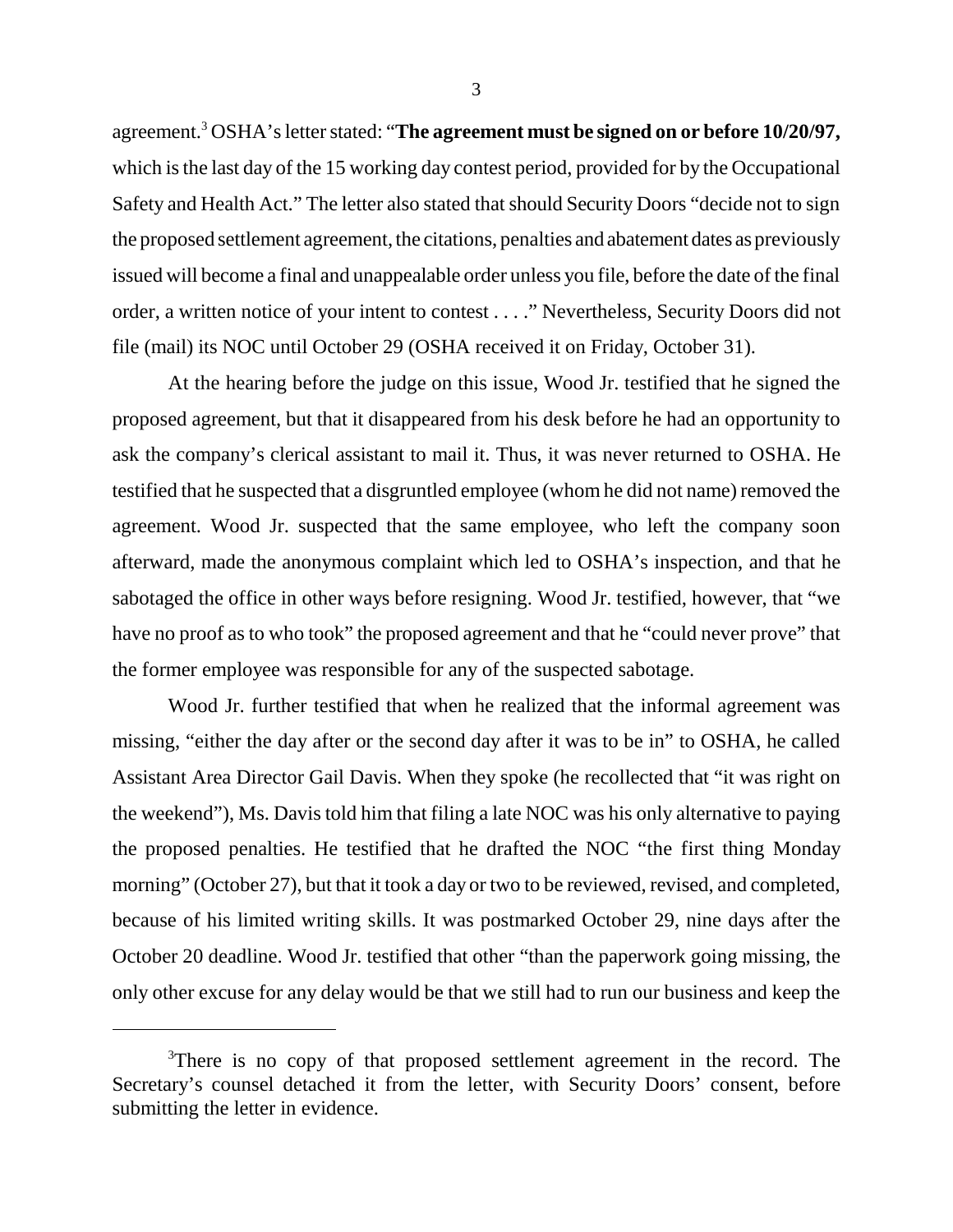doors open."4 Security Doors' office is small, and its managers primarily worked away from their desks, doing sales and/or installations. The Woods also expressed concern that the \$5150 in penalties would bankrupt their business if not reduced.

Commission Administrative Law Judge Ken Welsch denied relief to Security Doors from the final order. The judge stated that "Security Doors does not allege and the record does not show that the Secretary did not follow proper procedures or deceived Security Doors in delaying the filing of the notice of contest." The judge found:

The record in this case does not show that any of the factors mentioned in Rule 60(b) are present. Security Doors was aware of the 15-working day requirement to contest. It knew that the proposed settlement agreement needed to be signed and returned to OSHA prior to October 20, 1997. Security Doors also knew that there was a short period [of] time (5 days) to accept the settlement agreement or file its notice of contest (Tr. 28).

 . . . Security Doors' procedures were not adequate to ensure the informal settlement agreement was timely signed and returned to OSHA. The record shows a breakdown of business procedures. The failure to return the informal settlement agreement does not excuse Security Doors from timely filing its notice of contest. While I am not unsympathetic to Security Doors' financial situation and its intention to sign the informal settlement agreement, the circumstances are insufficient to establish that it is entitled to relief under Rule 60(b).

#### II. DISCUSSION

Under the Commission's long-standing precedent, relief from a final order based on a late-filed NOC may be granted under Fed. R. Civ. P. 60(b), in appropriate circumstances. *See, e.g., Northwest Conduit Corp.*, 18 BNA OSHC 1948, 1999 CCH OSHD ¶ 31,949 (No.

<sup>&</sup>lt;sup>4</sup>When Judge Welsch mentioned that Security Doors had been informed that the citation had to be contested within 15 working days, Wood Sr. stated: "We did that by phone." When the judge further noted that the NOC must be in writing, Wood Sr. stated that Ms. Davis "didn't tell us that." As mentioned, however, OSHA's citation, and its letter accompanying the settlement agreement, clearly stated the requirement for a *written* NOC. *See* 29 C.F.R. § 1903.17(a) (NOC must be in writing).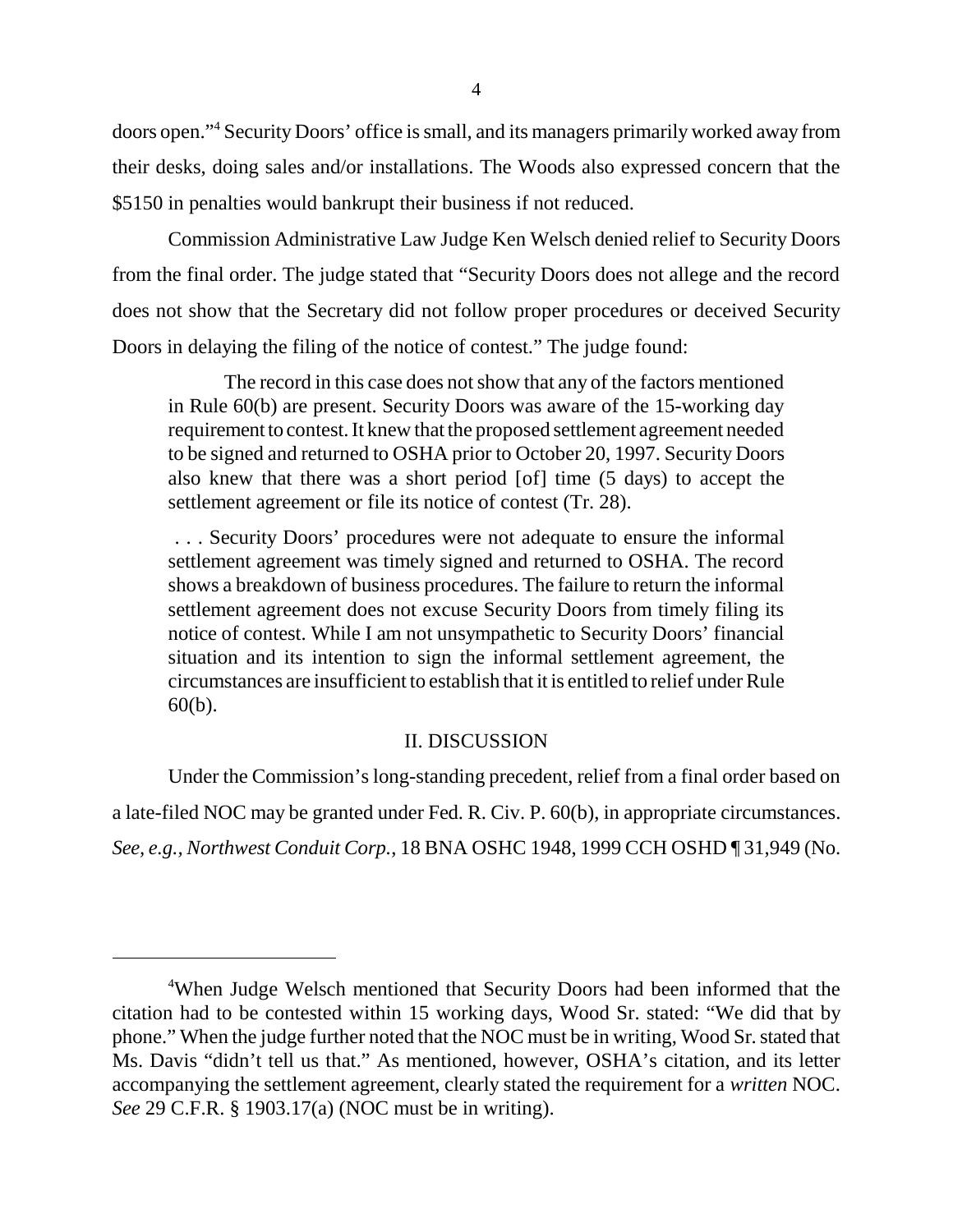97-851, 1999).<sup>5</sup> The relevant portion of Rule  $60(b)$  in this case is subsection (1), which, as

 $5$ The Secretary argues that Fed. R. Civ. P.  $60(b)$  relief is not available for untimely NOC's, because section 10(a) is "in the nature of a statute of limitations," citing *Irwin v. Dept. of Veterans Affairs*, 498 U.S. 89 (1990), and the language of section 10(a) and 12(g) of the Act. Chairman Rogers believes the Secretary raises a substantial argument, for the reasons the Chairman stated in *Northwest Conduit Corp.*, 18 BNA OSHC at 1950 n. 7, 1999 CCH OSHD at p. 47,457 n. 7. Nevertheless, she believes that as a practical matter it is not necessary to address the Secretary's argument here, because relief is not warranted for Security Doors even under Rule 60(b). That rule is a broader relief provision than equitable tolling or estoppel, which are the only grounds for relief the Secretary perceives as applicable to late notices of contest. *See Irwin*, 498 U.S. at 96 (relief not warranted under equitable tolling or estoppel for what is "at best a garden variety claim of excusable neglect."). As noted, Rule 60(b) permits relief for "excusable neglect."

Commissioner Weisberg notes that in 1997 and 1998 he directed review in six different cases involving requests for relief under Rule 60(b) from a final order based on a failure to file a timely notice of contest: *Northwest Conduit Corp.*; *Adanlock Office Environments*, 1999 CCH OSHD ¶ 31, 936 (No. 98-1134, 1999); *NYNEX*, 18 BNA OSHC 1867 (No. 95- 1671, 1999); *Russell B. LeFrois Builder, Inc.*, 18 BNA OSHC 1978, 1999 CCH OSHD ¶ 31,950 (No. 98-1099, 1999), *appeal filed*, No. 00-4057 (2d Cir., March 13, 2000); *CalHar Construction, Inc.*, No. 98-367 (April 27, 2000); and *Montgomery Security Doors & Ornamental Iron, Inc.*, No. 97-1906 (April 27, 2000). In March 1999, the Commission voted to hold oral argument in two of those cases, *Northwest Conduit* and *NYNEX*, to resolve specific questions such as: (1) whether based on *Irwin* the Commission should re-examine its position concerning Rule 60(b) relief; (2) whether, as the Secretary argues, under the OSH Act Section 10(a) final orders are not subject to Rule 60(b) relief; and (3) whether the Supreme Court's interpretation of "excusable neglect" in *Pioneer Investment Serv. v. Brunswick Assoc. Lim. Part.*, 507 U.S. 380 (1993), a 1993 decision which involved a Bankruptcy Act rule, significantly lowered the bar for relief under Rule 60(b). Those two cases were selected for oral argument, an interactive means for exploring and focusing on significant issues, because the parties in those cases were not small companies and were represented by experienced counsel. Commissioner Weisberg notes that during his 8-month absence from the Commission, his colleagues chose not to hold oral argument and issued decisions in four of those cases without resolving some of these issues. Commissioner Weisberg notes with disappointment that with the Commission's decision in this case and its decision today in *CalHar Construction*, neither of which were conducive to oral argument or necessitated addressing these unresolved issues, the Commission will have disposed of all six cases without resolving several important and recurring issues. Moreover, it appears that the statutory issue of whether Rule 60(b) does not apply to Section 10(a) final (continued...)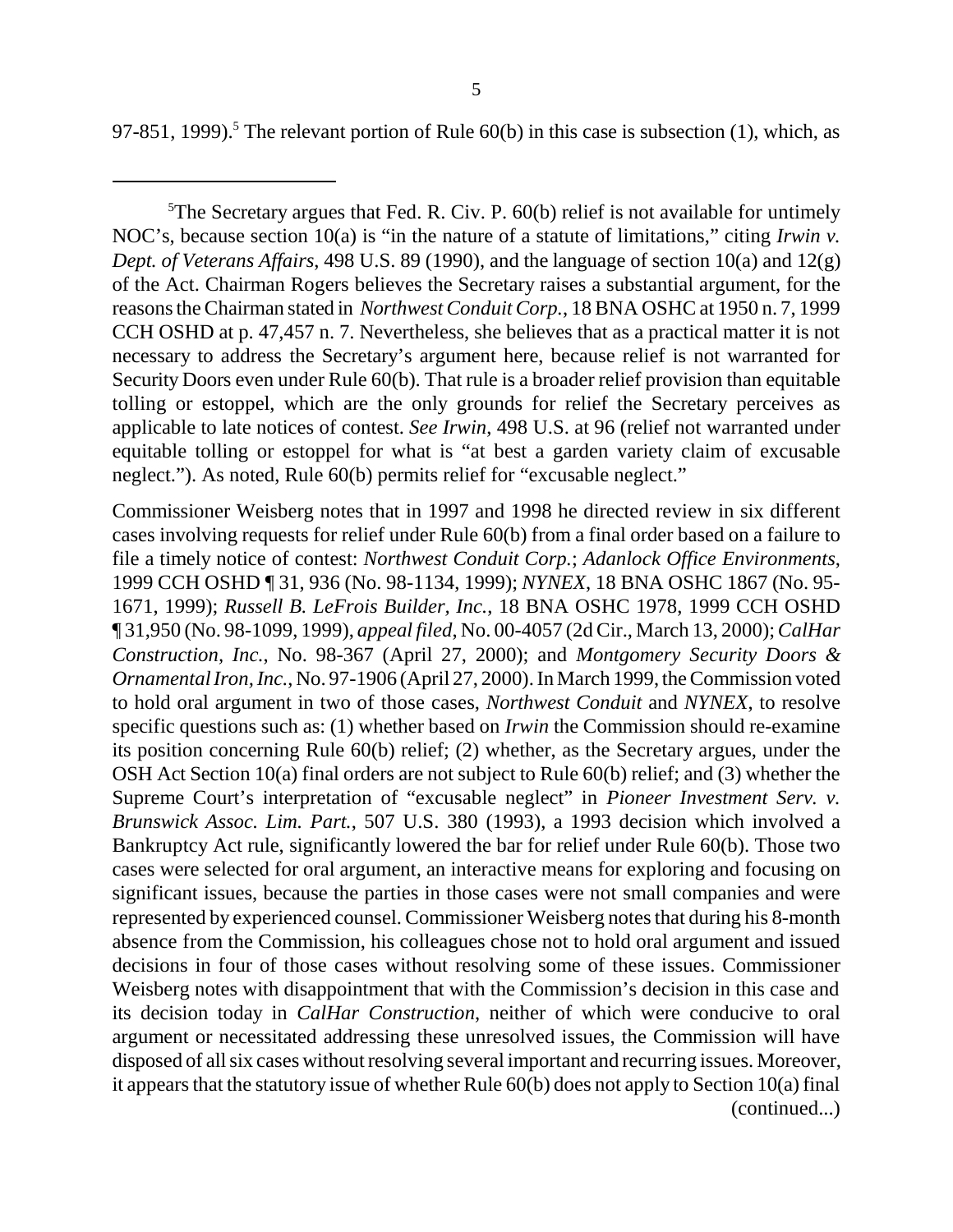noted, permits discretionary relief from final orders that have been entered due to the party's "mistake, inadvertence, surprise, or excusable neglect."

As recently stated in *Northwest*,<sup>6</sup> the Commission applies the meaning of "excusable neglect" enunciated by the Supreme Court in *Pioneer Investment Serv. v. Brunswick Assoc.* Lim. Part., 507 U.S. 380 (1993), to Rule  $60(b)(1)$ .<sup>7</sup> Here, we find that Security Doors' delay

 $5$ (...continued)

6 Commissioner Weisberg was not a member of the Commission at the time *Northwest Conduit* was decided.

7 Commissioner Weisberg agrees that under *Pioneer* a determination of whether a party's neglect of a deadline is excusable under Rule 60(b)(1) is "at bottom an equitable one, taking account of all relevant circumstances surrounding the party's omission." 507 U.S. at 395. However, he believes that many of the circumstances noted by the Court in *Pioneer* are inapplicable or have little relevance to Commission proceedings under the Occupational Safety and Health Act. For example, in cases involving requests for relief under Rule 60(b) from a final order based on a failure to file a timely notice of contest, it would be extremely rare to find that the Secretary suffered prejudice (was deprived of a fair opportunity to present her case) as a result of a late filing. Similarly, it is unlikely that a late filing in an individual case would have an adverse impact on or disrupt Commission judicial proceedings. Also, it would be hard to imagine a late filing case where an employer willfully acts in bad faith, such as where a company delays filing a notice of contest in order to somehow gain an advantage. Thus, in almost all 60(b) late filing cases before the Commission, it is a given that there is a lack of prejudice to the Secretary or to the interests of efficient judicial administration, combined with a lack of bad faith by the employer. These 60(b) cases involve neglect, and a determination as to whether that neglect is excusable must focus principally on the reason for the delay, including whether it was within the control of the employer.

Commissioner Weisberg does not fault his dissenting colleague, Commissioner Visscher, for expressing a policy preference that cases be decided on their merits. However, Commissioner Weisberg is concerned about the factors that his colleague relies on to support granting 60(b) relief in this case. In addition, he believes that according relief here based on (continued...)

orders will be resolved by the circuit court in *Russell B. LeFrois Builder* (petition for review was filed by the Secretary in the Second Circuit on March 13, 2000), without any timely input from the Commission. *See Northwest Conduit Corp.*, 18 BNA OSHC 2072, 2076 n.4, 1999 CCH OSHD ¶ 32,027, p. 47,856 n.3 (No. 97-851, February 16, 2000) (Weisberg, Commissioner, dissenting).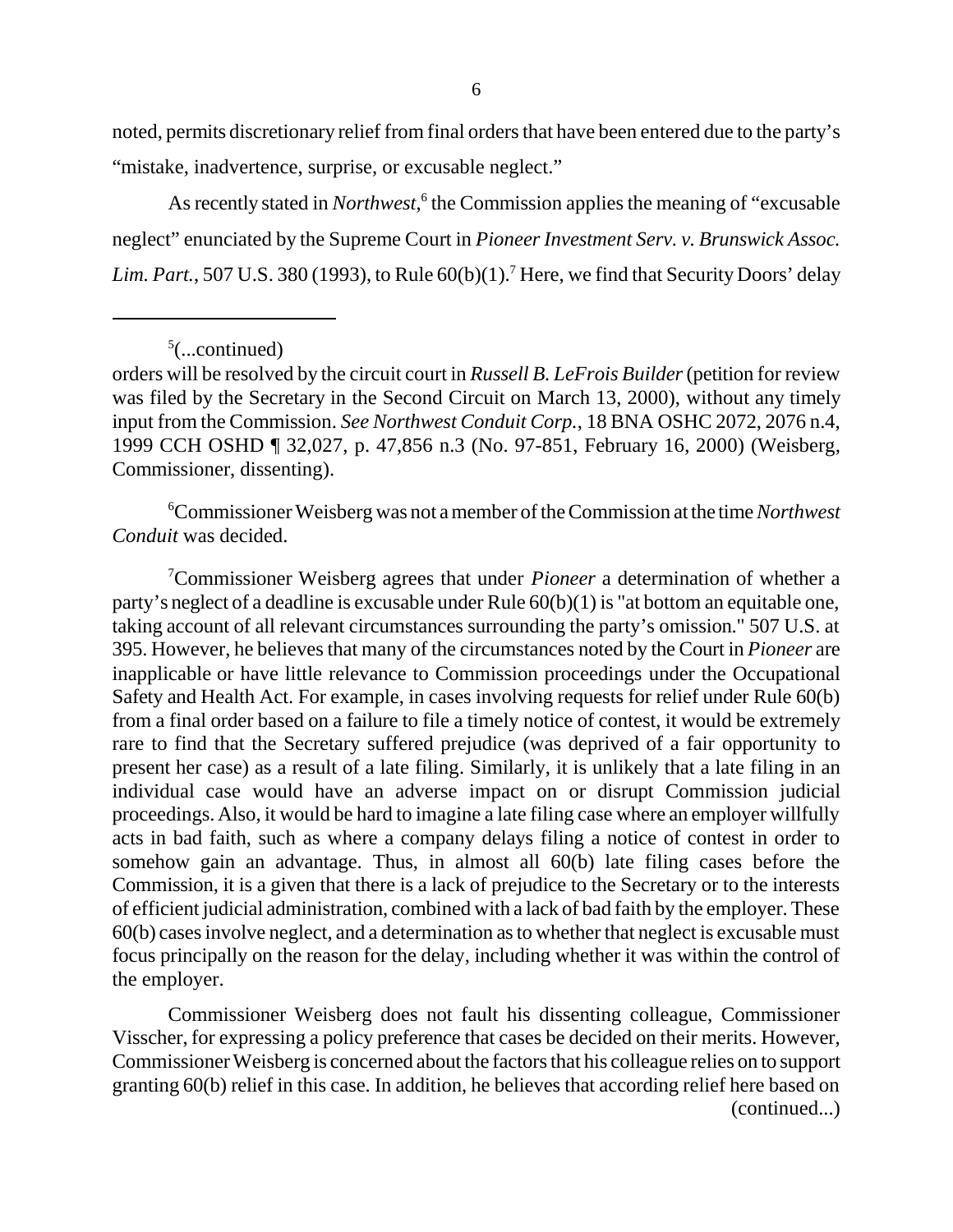in filing its NOC, which OSHA received eleven days after the final order date, was within Security Doors' reasonable control. Its reasons for the delay are unavailing -- even assuming that OSHA's tentative settlement agreement was removed from Wood Jr.'s desk by an unauthorized person, as he suspects. First, the citation itself clearly notified Security Doors that it must file an NOC within fifteen working days of its receipt, as did the OSHA 3000 publication that accompanied the citation. Moreover, Security Doors had the benefit of a subsequent reminder from OSHA in the cover letter to the settlement agreement that specifically reiterated in bold print that action must be taken before October 20, 1997, the

In *NYNEX* there was no suggestion that the company acted in bad faith or that it attempted to avoid its obligations to respond to the citation. In fact, the company took action pre-citation to assure that the citation was timely and properly handled by asking OSHA to mail the citation to the attention of a particular individual, something which OSHA failed to do. There was also no evidence in *NYNEX* that the Secretary was prejudiced by the late filing or that it impeded efficient judicial administration, a factor that Commissioner Visscher here suggests is "the principal issue." In many ways *NYNEX* is a stronger case for relief than *Security Doors.* Arguably, it is easier to misplace or misdirect a letter or citation at a large company that receives hundreds or perhaps thousands of letters a day than at a small company. Yet the Commission denied NYNEX its "day in court" simply because the company had failed to provide evidence as to its procedures for handling important documents in its New York City branch office, the location to which the citation was incorrectly forwarded *solely* as a result of OSHA's failure to address the citation *in the manner specifically requested by the company*. *Compare Russell B. LeFrois* (Commission granted 60(b) relief notwithstanding flawed mail procedure, finding highly unusual, inadvertent error by company employee who picked up mail to be excusable neglect).

 $7$ (...continued)

an application of those factors is inconsistent with Commissioner Visscher's position in *NYNEX* (Visscher, concurring), where the Commission declined to grant relief under 60(b). The general policy "in favor of allowing employers an opportunity for a full hearing on the merits" seemingly applies equally to both cases. In *NYNEX*, at the closing conference following OSHA's inspection of the NYNEX local office in Braintree, MA, the company representative specifically requested that OSHA send the citation to the attention of a particular named individual at the Braintree office. OSHA mailed the citation to NYNEX at its Braintree office, *without addressing it to the requested individual.* As a result, the citation was forwarded to the branch office in New York City, rather than to NYNEX's corporate headquarters, apparently at the direction of a NYNEX employee in Braintree. The notice of contest was filed 20 days late.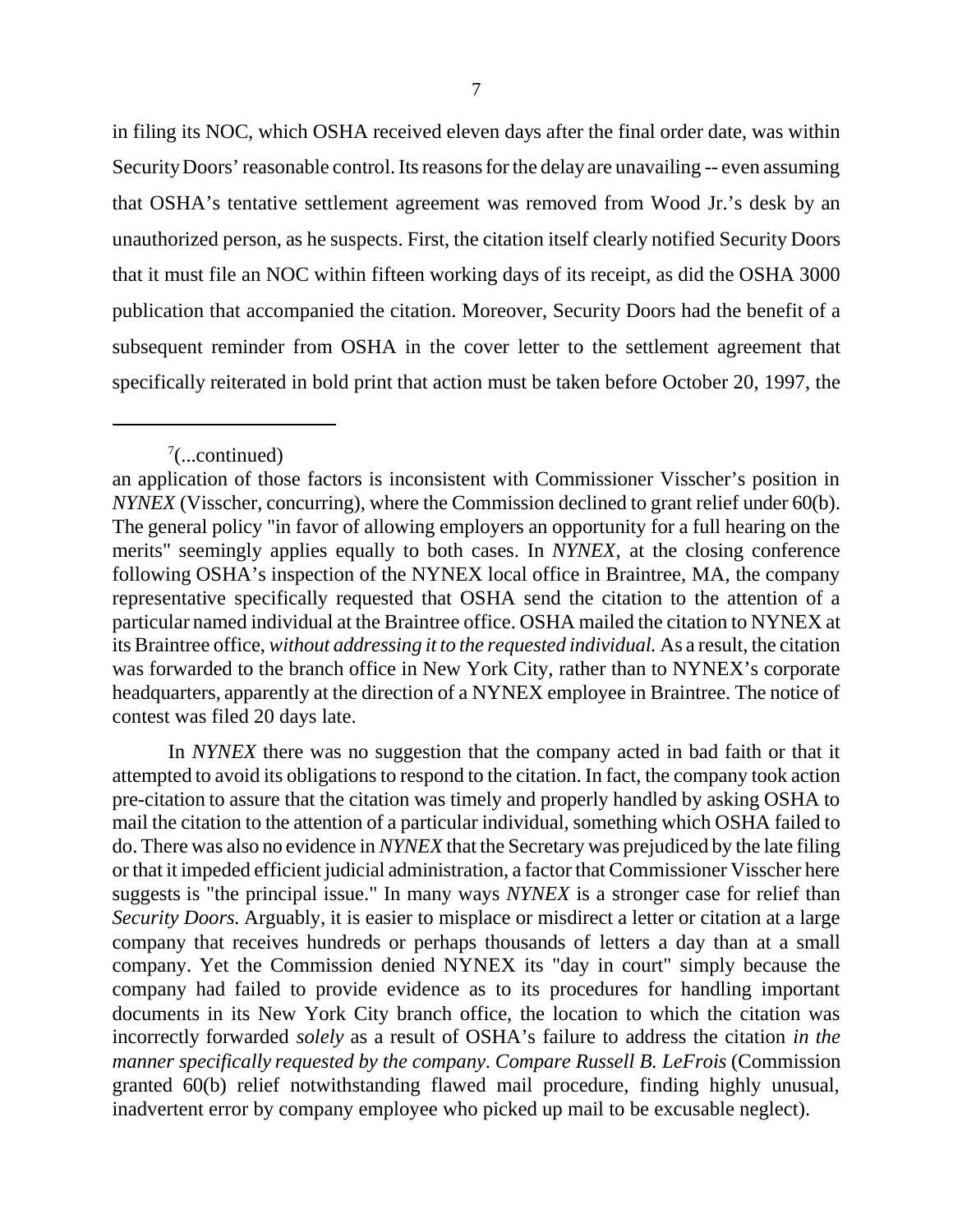end of the 15-working-day contest period. *Compare Pioneer*, 507 U.S. at 398 (relief granted where deadline notice suffered from "dramatic ambiguity"). Security Doors gives no reason why any of those documents were not sufficient to remind it of the deadline in time to file a timely NOC -- regardless of what happened to the settlement agreement. Also, Wood Jr. knew that he had yet to take the final step in filing the "signed" settlement agreement -- he had to mail it, or give it to the company's secretary and instruct her to do so.

The Commission has denied Rule 60(b) relief where the employer's procedures for handling documents were to blame for the untimely filing of its NOC -- even where, as here, the employer was a small entity and appeared *pro se*. *E.g., E. K. Constr. Co.*, 15 BNA OSHC 1165, 1166, 1991-93 CCH OSHD ¶ 29,412, p. 39,637 (No. 90-2460, 1991) (only reason offered by *pro se* employer for lateness of NOC was "prolonged illness" of employee E. K. assigned to schedule informal conference with OSHA); *Roy Kay, Inc.*, 13 BNA OSHC 2021, 1989 CCH OSHD ¶ 28,406 (No. 88-1748, 1989) (*pro se* employer failed to complete investigation and file NOC on time due in part to "vacation season" difficulties). Although deficient office procedures are not *per se* inexcusable under *Pioneer*, we find that the circumstances here weigh against according relief to Security Doors.<sup>8</sup> In this regard, we also

<sup>&</sup>lt;sup>8</sup>Because this case arises within the jurisdiction of the Eleventh Circuit U.S. Court of Appeals, that circuit's precedent regarding the grounds for Rule 60(b) relief is relevant. In *Cheney v. Anchor Glass Container Corp.*, 71 F.3d 848 (11th Cir. 1996), the Eleventh Circuit found that counsel's failure to file a timely demand for trial *de novo* of an age discrimination claim, following an arbitrator's adverse decision, was "excusable neglect" warranting Rule 60(b) relief where it was due to "a failure in communication between the associate attorney and the lead counsel." *Id.* at 850. Due to the particular miscommunication, both attorneys had a basis for assuming that the other had met the deadline. *Id.* The court termed the mixup "negligence" (*id.*), but it found that the district court had abused its discretion in denying Rule 60(b)(1) relief. The mistake was "an innocent oversight by counsel," the delay was only six days, and there was no prejudice to the other party or to efficient judicial administration. *Id.*

Unlike *Cheney*, this case does not involve a good faith assumption that a legal deadline had been met. Wood Jr. knew that he had to take another step to comply with the deadline. This case also involves more than a simple miscommunication. As mentioned, it involves a (continued...)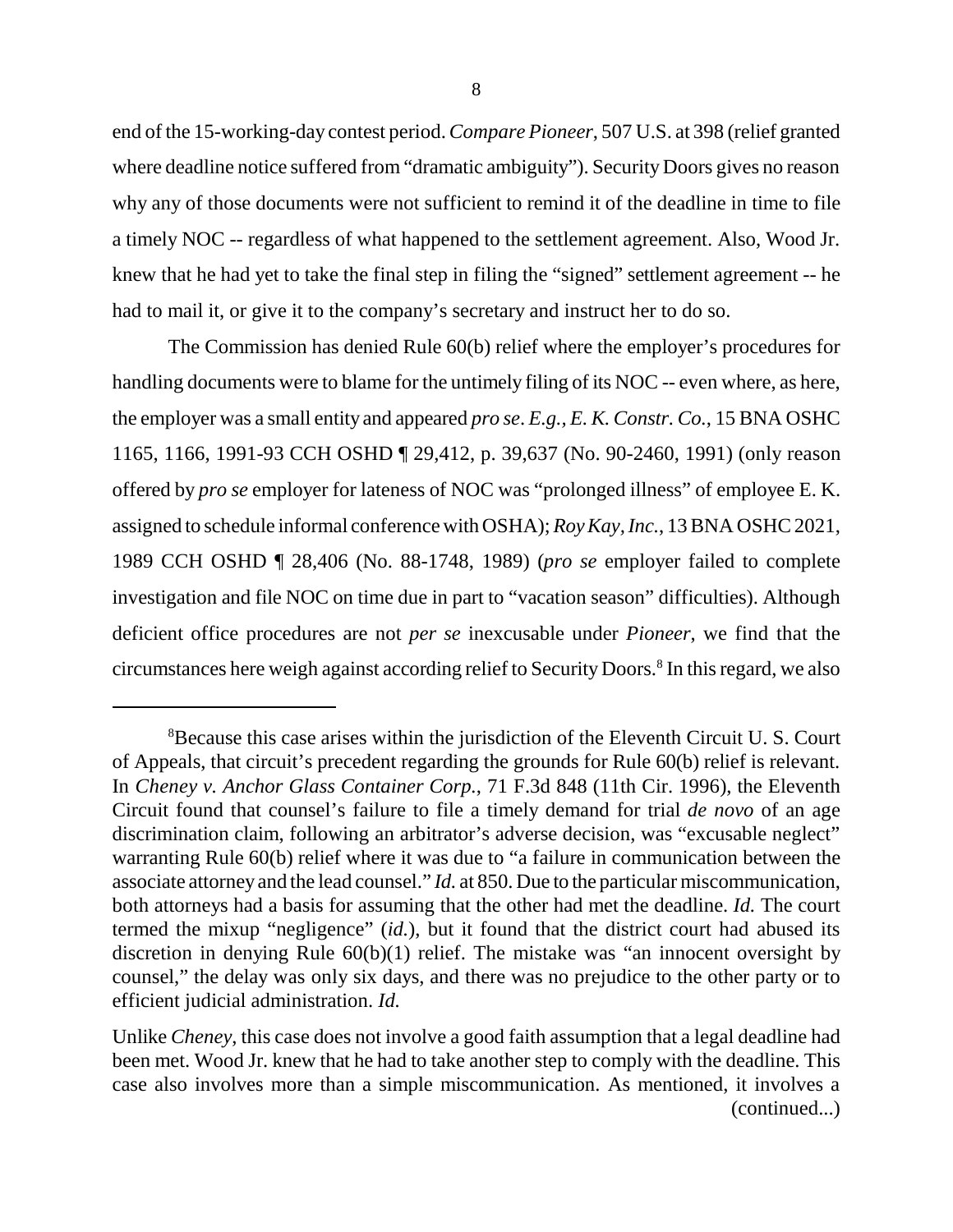note that all Security Doors ever sought was a chance to finalize the settlement agreement. Nonetheless, it appears to have completely ignored OSHA's efforts to settle the case "along the lines previously discussed," which continued into the briefing period while the case was on review before the Commission.<sup>9</sup>

### III. ORDER

Accordingly, we affirm the judge's finding that Security Doors is not entitled to relief from the final order caused by the lack of a timely NOC in this case.

9 When Commissioner [then Chairman] Weisberg directed this case for review on March 23, 1998, he stated in a footnote that according to the judge's decision the employer's vice president had signed an informal settlement agreement but had failed to submit either the signed agreement or a notice of contest to OSHA's area office within the required 15-day period. Accordingly, he noted that he "anticipates that this case may be resolved before the Respondent's [case] can be considered by a quorum of the Commission." The record indicates substantial efforts by the Secretary, while this case was pending before the Commission, to pursue settlement and a lack of response by Security Doors to the Secretary's settlement overtures apparently contained in letters to the company dated April 6, April 22, and April 24, 1998. In response to his dissenting colleague, Commissioner Visscher, who argues that it is unfair to penalize this employer because it declined to settle the citations while the case was pending before the Commission, Commissioner Weisberg notes that the employer's vice president testified that he signed OSHA's proposed settlement agreement to pay "a reduced figure" but that the agreement was removed from his desk before he could send it. Yet, given a second chance to submit a signed settlement agreement to OSHA and, in effect, an opportunity "to turn back the clock," it is not simply that the employer chose not to enter into a settlement but rather, and of more significance, that the employer chose not to even respond to OSHA's settlement efforts. Commissioner Weisberg believes that it is proper to take into account all relevant circumstances when exercising discretion and making, what is at bottom, an equitable determination under Rule 60(b).

<sup>8</sup> (...continued)

failure to heed the explicit notice of the NOC deadline contained in both the citation and in the letter accompanying the settlement agreement. In these circumstances, the absence of prejudice or bad faith alone do not compel us to grant Rule 60(b) relief. *See Advanced Estimating System, Inc. v. Riney*, 77 F.3d 1322, 1325 (11th Cir. 1996) ("nothing about *Pioneer* changed the excusable neglect decision into a mechanical one devoid of any room for the exercise of discretionary judgment.")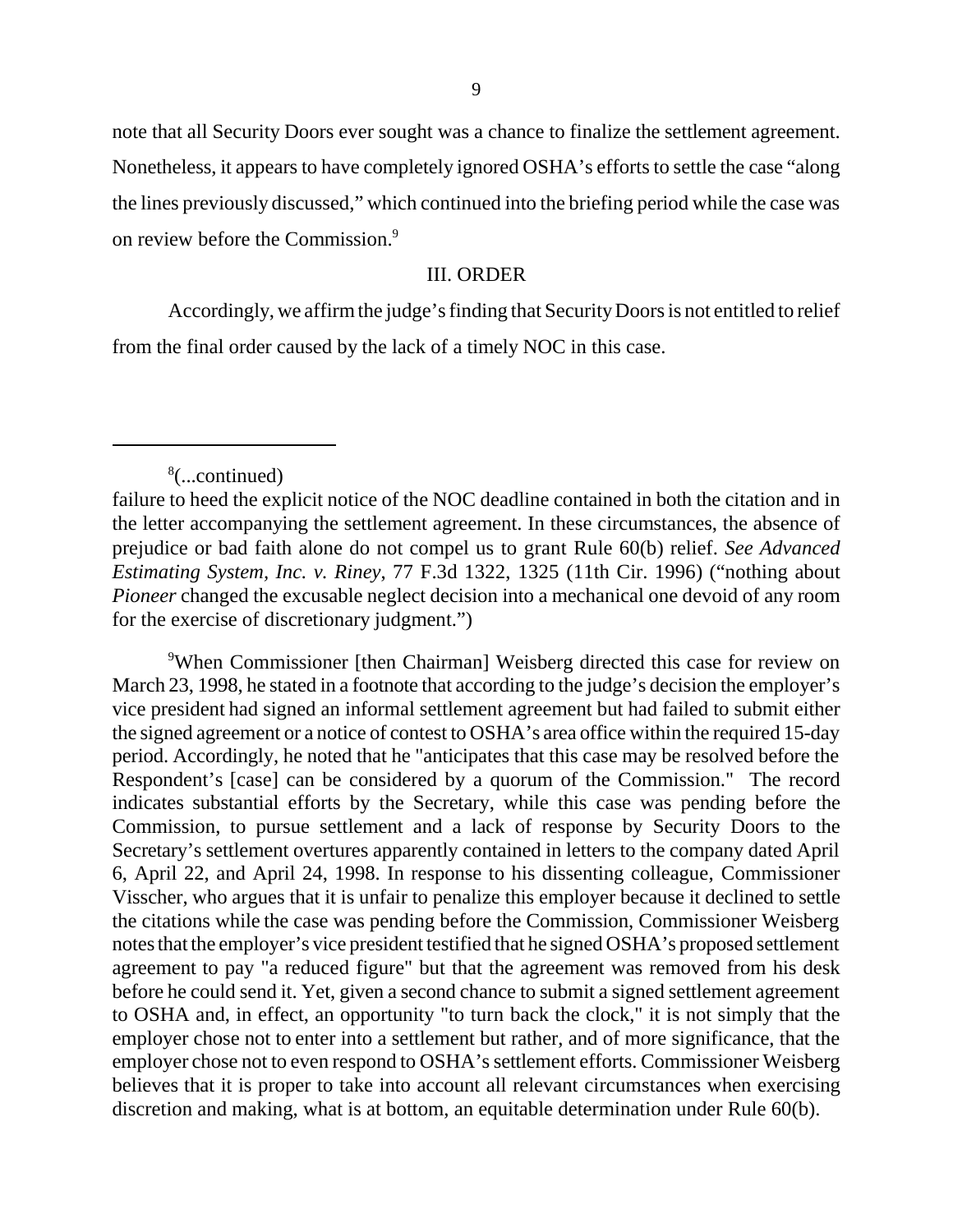Thomasina V. Rogers Chairman

\_\_\_\_\_\_\_\_\_\_\_\_\_\_\_\_\_\_\_\_\_\_\_\_\_\_

\_\_\_\_\_\_\_\_\_\_\_\_\_\_\_\_\_\_\_\_\_\_\_\_\_\_

Stuart E. Weisberg Commissioner

Dated:

# \* \* DISSENTING OPINION ATTACHED \* \*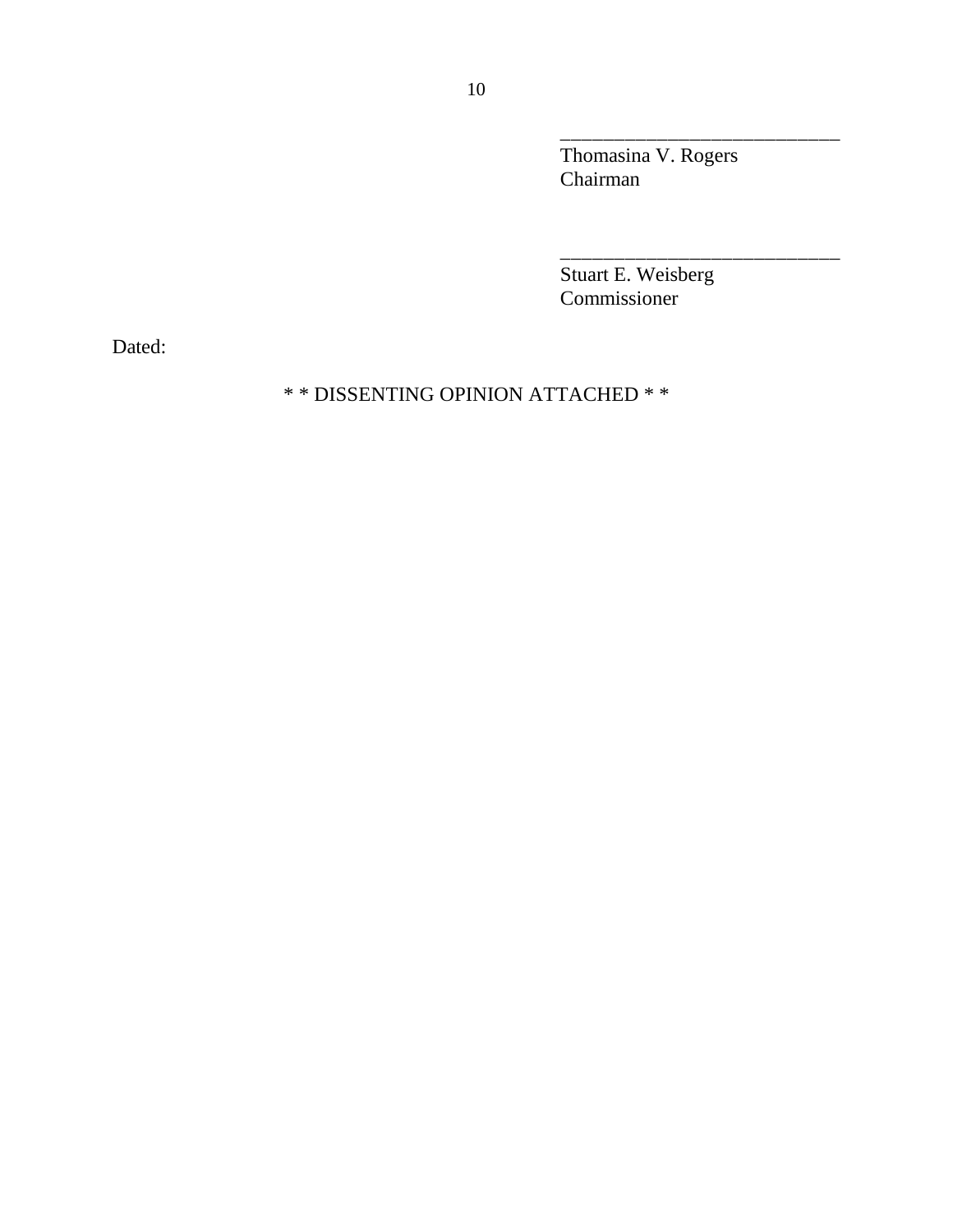VISSCHER, Commissioner, dissenting:

As I have emphasized in previous "late notice of contest" cases, the Commission's long-standing precedent is that Federal Rule of Civil Procedure 60(b) applies to section 10(a) final orders. I therefore agree with the majority's decision to apply rule  $60(b)(1)$  to Security Doors' motion for relief. For the reasons stated below, however, I disagree with the majority's decision to deny Security Doors relief.

Security Doors is a family-owned small business that manufactures ornamental ironwork at a facility in Montgomery, Alabama. In addition to three members of the Wood family, Security Doors employed three people at the time of this complaint inspection, which was conducted on July 23-24, 1997. Thereafter OSHA issued citations alleging various violations and proposing a total of \$5,150 in penalties. These citations were received by Robert Darran Wood, Security Doors' vice-president, who signed the return receipt on September 26.

After several discussions with Gail Davis at OSHA's Area Director's Office, Mr. Wood agreed to pay "a reduced figure" and was then sent a proposed informal settlement agreement by cover letter dated October 14. Mr. Wood testified that he signed the agreement "so that we could go ahead and finish with everything and be done with it as proposed by OSHA" but that the agreement was removed from his desk before he could send it. He testified that he suspected a former employee, who he also suspected of filing the complaint that resulted in this inspection. Once he realized that he was not going to find the agreement, Mr. Wood called Ms. Davis, though this was "the day after or the second day after" the final order date of October 20. Mr. Wood then prepared and filed a notice of contest dated October 29.

The Commission traditionally gave a very restricted reading to the term "excusable neglect" in rule 60(b)(1). As a result, employers filing late notices of contest were rarely granted rule 60(b) relief. *See, e.g.,Craig Mechanical Inc.*, 16 BNA OSHC 1763, 1993-95 CCH OSHD 30,442 (No. 92-372, 1994), *aff'd without opinion*, 55 F.3d 633 (5th Cir. 1995) and cases cited therein. This reading was significantly relaxed, however, by our recent decisions granting such relief in *Russell B. Le Frois Builder, Inc*., 18 BNA OSHC 1978,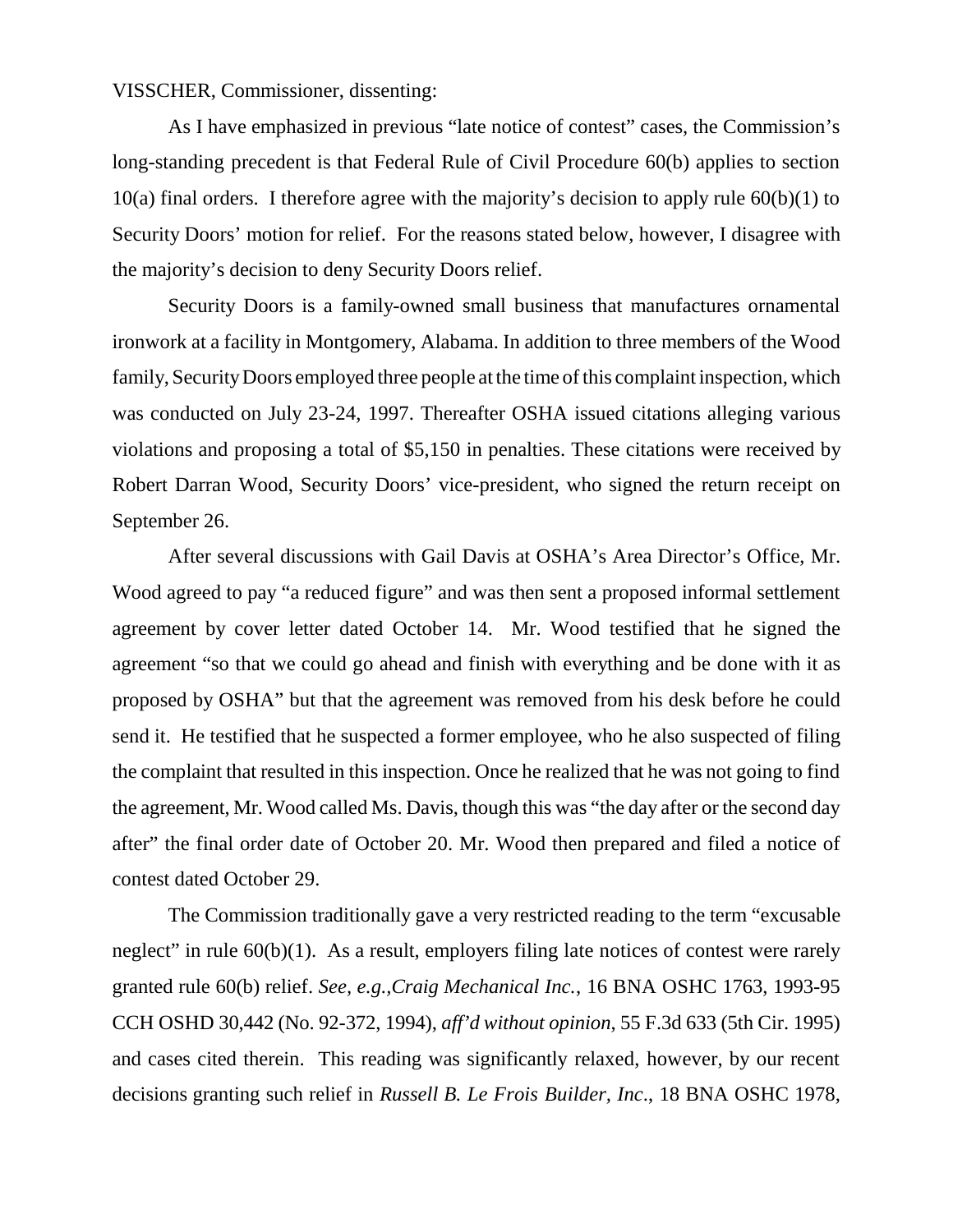1999 CCH OSHD ¶ 31,950 (No. 98-1099, 1999) and *Northwest Conduit*, 18 BNA OSHC 1948, 1999 CCH OSHD ¶ 31,949 (No. 97-851, 1999). In both cases, we declined to apply the Commission's traditional analysis in light of the more flexible interpretation of "excusable neglect" the Supreme Court provided in *Pioneer Investment Serv. v. Brunswick Assoc. Lim. Part.*, 507 U.S. 380 (1993) ("*Pioneer*"). The *Pioneer* Court offered the following guidelines for determining when a party's neglect can be excused:

With regard to [whether] a party's neglect of a deadline is excusable, ... we conclude that the determination is at bottom an equitable one, taking account of all relevant circumstances surrounding the party's omission. These include, as the Court of Appeals found, the danger of prejudice to the [opposing party], the length of the delay and its potential impact on judicial proceedings, the reason for the delay, including whether it was within the reasonable control of the movant, and whether the movant acted in good faith.

*Id.* at  $395.1$ 

The Eleventh Circuit Court of Appeals, to which this case is appealable, applied *Pioneer's* interpretation of excusable neglect to a request for relief under rule 60(b)(1) in *Cheney v. Anchor Glass Container Corp*., 71 F.3d 848 (11th Cir. 1996) ("*Cheney*"). That case involved a failure to file which was a result of miscommunication among two of the plaintiff's attorneys. Quoting *Pioneer's* statement that "excusable neglect is understood to encompass situations in which the failure to comply with a filing deadline is attributable to negligence," *Cheney* at 850, the Eleventh Circuit reversed a district court decision denying relief. Although the majority attempts to narrow *Cheney's* holding, the words of the court establish relatively broad discretion to grant relief for excusable neglect for late filing:

In *Pioneer*, the Supreme Court accorded primary importance to the absence of prejudice to the nonmoving party and to the interest of efficient judicial administration in determining whether the district court had abused its discretion. (cites omitted) In the instant case, the lack of prejudice to Anchor Glass is similarly key. Anchor Glass does not argue that it suffered any prejudice because Cheney filed his request for a trial de novo six days late.

<sup>1</sup> *See also Stutson v. U.S.*, 516 U.S. 193, 194 (1996)(Court reversed and remanded a filing question to the Eleventh Circuit, stating that an attorney's "inadvertent failure to file" can be excusable neglect under "*Pioneer's* liberal understanding" of that term).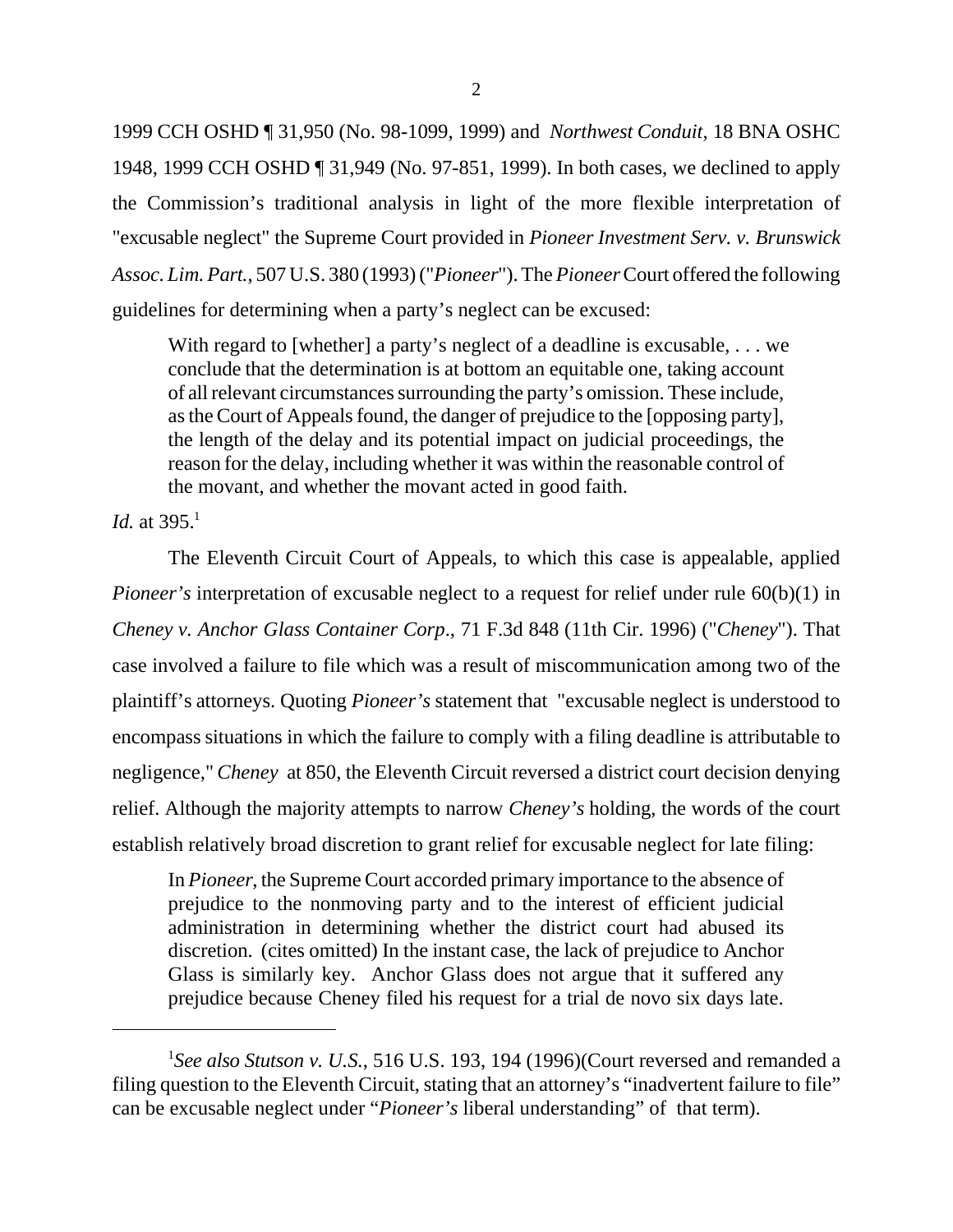We see nothing indicating Anchor Glass was lulled or otherwise prejudiced by the untimely filing . . . Furthermore, we see no adverse impact on the district court or its resources by permitting the case to be tried as it would have been had Cheney complied with [local pleading rules].

The reason for the delayed filing was a failure in communication between the associate attorney and the lead counsel. The circumstances of the error were obviously within the counsel's control, but their noncommunication and resulting inaction amounts only to an 'omission[] caused by carelessness.' [*Pioneer* at 388] In other words, their failure to comply with the filing deadline is attributable to negligence. There is no indication that counsel deliberately disregarded [local pleading rules]. Anchor Glass has not argued that Cheney intended to delay the trial, or that he sought an advantage by filing late. The nonfiling was simply an innocent oversight by counsel. We find no bad faith that would warrant forfeiture of Cheney's right to a full trial of his cause.

 $Id.^2$ 

There is little doubt that the currently recognized standard for excusable neglect, as provided by the *Pioneer* Court and applied to rule 60(b)(1) by the Eleventh Circuit Court of Appeals in *Cheney ,* allows the Commission to grant relief in this case. Mr. Wood contacted OSHA within a day or two of the final order date of October 20, alerting OSHA to the fact that he could not find the settlement agreement. The notice of contest itself was filed a few days later. As the court noted in *Cheney*, the principal issue is whether the delay caused prejudice to the other party, and the majority acknowledges that the Secretary was not prejudiced by Security Doors' delay.

The majority states that, while deficient office procedures are not *per se* inexcusable, Security Doors' neglect was not "excusable" because it received adequate notice of the deadline for filing its notice of contest from the OSHA citation and the OSHA 3000

<sup>2</sup> *But see Advanced Estimating System, Inc*., 130 F.3d 996, 997-98 (11th Cir. 1997)(in reversing district court, Eleventh Circuit held that a lawyer's misunderstanding of unambiguous procedural rules was not excusable neglect under the standards set forth in *Pioneer*); and *Sosa v. Airprint Systems, Inc*., 133 F.3d 1417, 1418 (11th Cir. 1998)(district court did not abuse its discretion by denying plaintiff's motion to amend her complaint where her attorney failed to amend within time set out in court's scheduling order).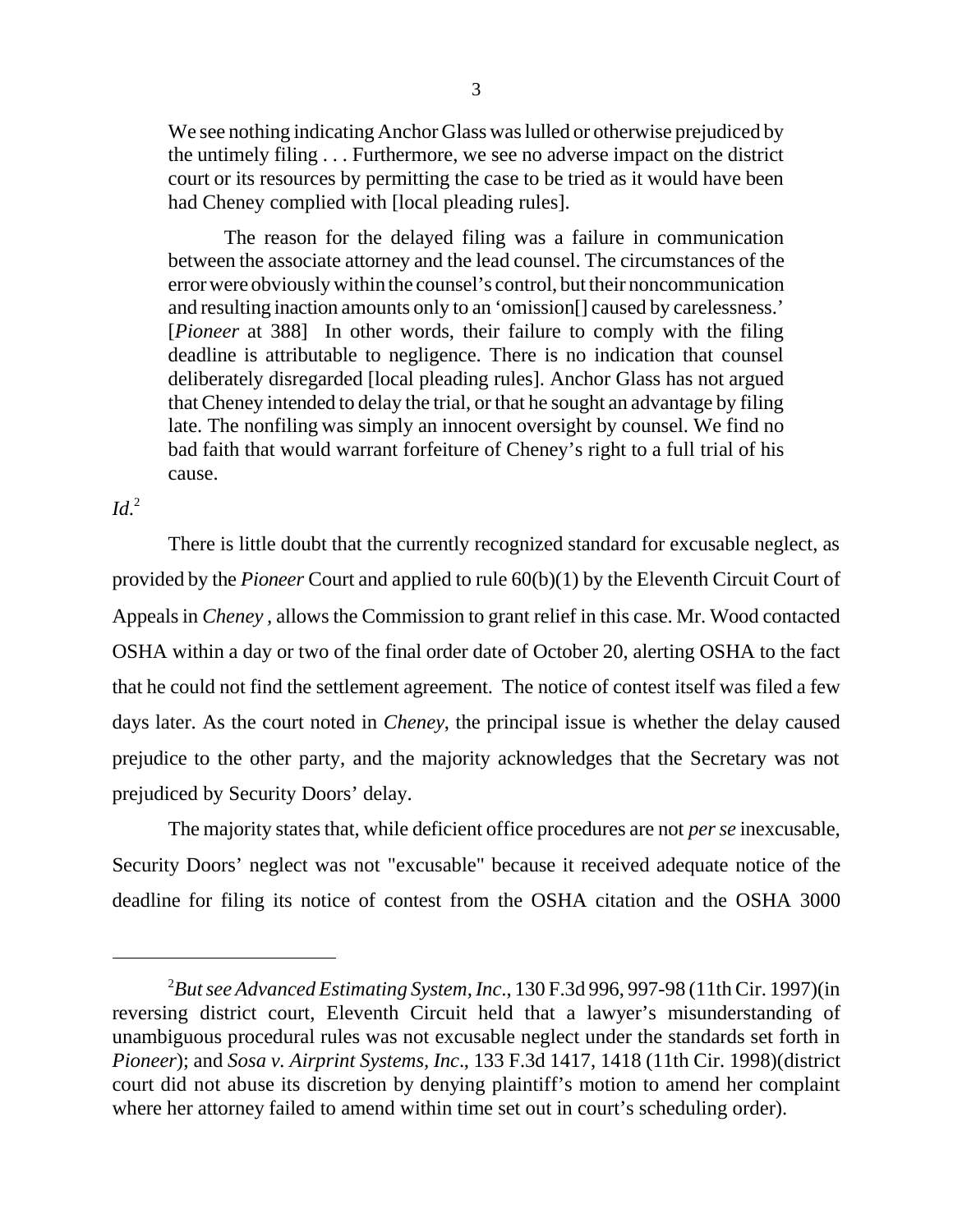publication. It was reasonable, however, for Security Doors to focus on settling the citations rather than the date stated for filing a notice of contest. Security Doors' failure to file the notice of contest before the deadline in order to preserve its rights may have been an "omission caused by carelessness" but it did not amount to bad faith or deliberate delay in order to gain advantage. Certainly, Security Doors' attempts at settlement indicate that the company was not dealing with the citations in bad faith, and the judge did not find that Security Doors' account lacked credibility. Indeed, if Security Doors was simply trying to delay the case, it is unlikely that Mr. Wood would have contacted OSHA within a day or two of the final order date. $3$ 

The Commission has often stated that it prefers to decide cases on their merits. *See e.g. Better Baked Foods, Inc.*, 10 BNA OSHC 1382, 1383, 1982 CCH OSHD ¶ 25,873, p. 32,366 (No. 80-3089, 1982)("a decision on the merits rather than on a procedural flaw is favored"). Indeed, when addressing a late-filed notice of contest, the Commission has explicitly stated a policy "in favor of allowing employers an opportunity for a full hearing on the merits." *Elmer Constr. Corp*., 12 BNA OSHC 1002, 1003, 1984-85 CCH OSHD ¶ 27,050, p. 34,845 (No. 83-40, 1984) (rationale for accepting late-filed notice of contest). Nonetheless, though changes in the interpretation of excusable neglect have allowed the Commission greater discretion in granting rule 60(b)(1) relief, the majority has chosen not to follow this preference for allowing cases to be decided on their merits.

In short, rule 60(b) allows us to grant Security Doors' motion for relief, and I believe doing so would be consistent with the Commission's policy of preferring decisions on the merits over procedural dismissals. I would therefore grant Security Doors' motion.

<sup>&</sup>lt;sup>3</sup>The majority cites the fact that Security Doors did not respond to settlement overtures while the case was pending before the Commission as further reason to deny the motion. Whatever the reasons that Security Doors declined to respond, in my view it is unfair to penalize Security Doors because it declined to settle citations on which the notice of contest to these citations is pending before the Commission.